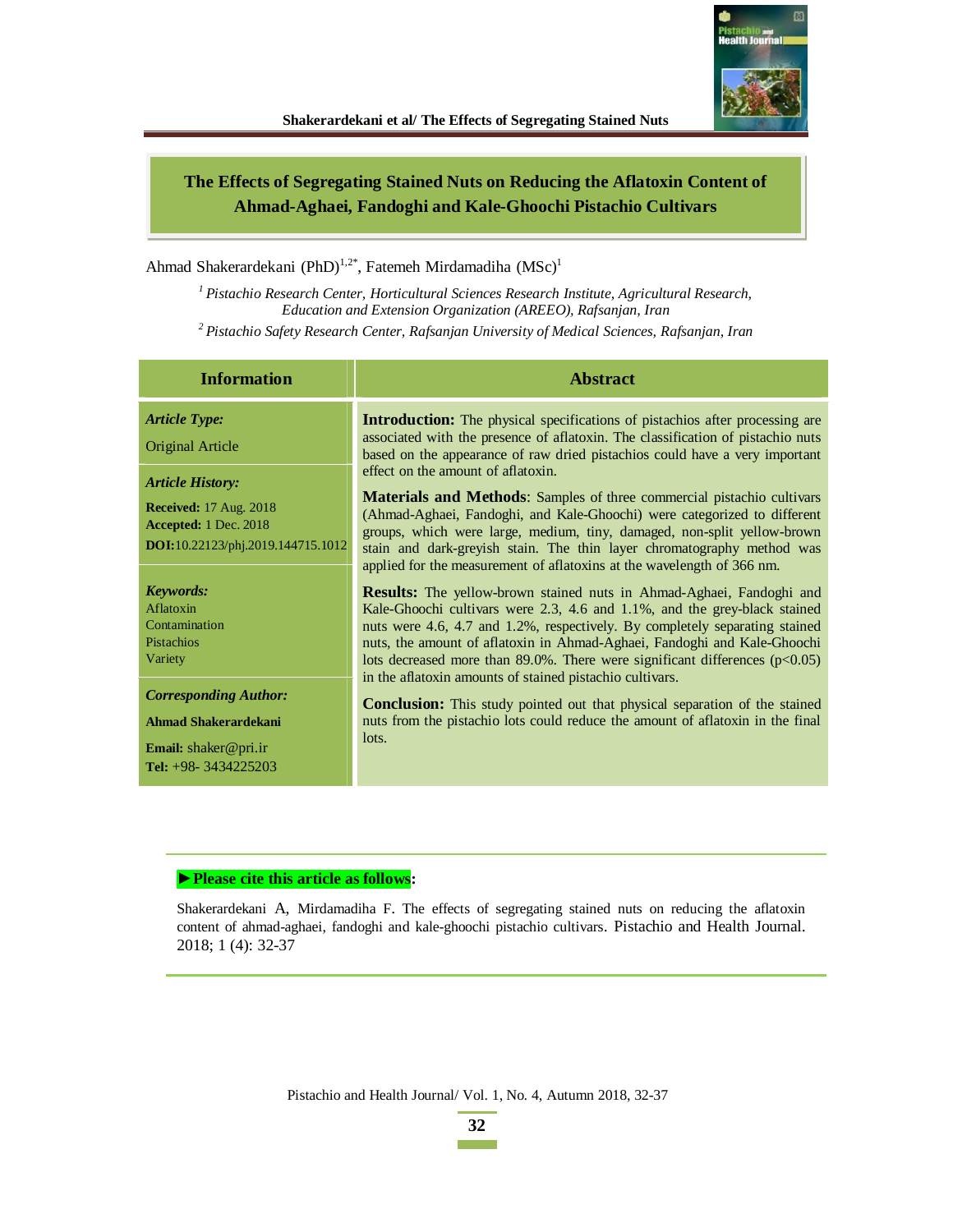# **1. Introduction**

Nuts are subject to contamination by different mycotoxins [1] .Aflatoxins are metabolites of different strains of *Aspergillus* species such as *A. flavus* and *A. parasiticus*. The amount of contaminated pistachio could be decreased with the application of suitable sorting methods after harvesting [2-6]. There are several reports about the relationship between the frequency of early split, cracked, damaged and stained pistachio nuts and the presence of aflatoxin. [7- 11]. A higher degree of staining occurs with a delay in harvesting in the damaged hull pistachio. Some researchers reported that the physical specifications of pistachios after processing are associated with the aflatoxin content [12- 15]. Separation of damaged and stained nuts from the pistachio lots are usually done manually or using a color sorter. This process is important as it reduces aflatoxin contamination in the product.

Shakerardekani *et al.* (2012) reported that the aflatoxin level of the yellowish-brown nuts of the Fandoghi, Ahmad Aghaei, and Kale-Ghoochi cultivars were 136.2, 632.4 and 120.3 ppb, respectively, while dark-greyish pistachios contained 28.7, 292.8, 7.3 ppb, respectively.

Therefore, the aim of this study was to prove the importance of segregating stained nuts in reducing the aflatoxin content of three commercial pistachio cultivars.

### **2. Materials and Methods**

#### **2.1. Sampling**

Fresh pistachio nuts harvested from the orchard of the Pistachio Research Center (Station No.2) in 2016. Dehulling (hull separation) was carried out in the pilot processing unit. Nuts were then sundried until 5% moisture content. The pistachio nut samples of Ahmad-Aghaei, Fandoghi and Kale-Ghoochi cultivars were collected based on the amount that entered the hand sorting section (including 10 batches of each variety with each batches weighing 50- 100 kg). Three kg of Fandoghi, Ahmad-Aghaei, and of Kale-Ghoochi samples were selected from all the batches for laboratory analysis. Before analysis, all stained nuts were separated from the unstained nuts. The stained pistachios were grouped based on the color of the stain into either yellow-brown or dark-grey nuts. The unstained pistachio nuts were divided into different groups including tiny, medium, large, damaged and non-split.



**Fig 1.** The yellow-brown stain nut, dark-grey stain nut, tiny nut, damaged nuts and non-split nuts used in this research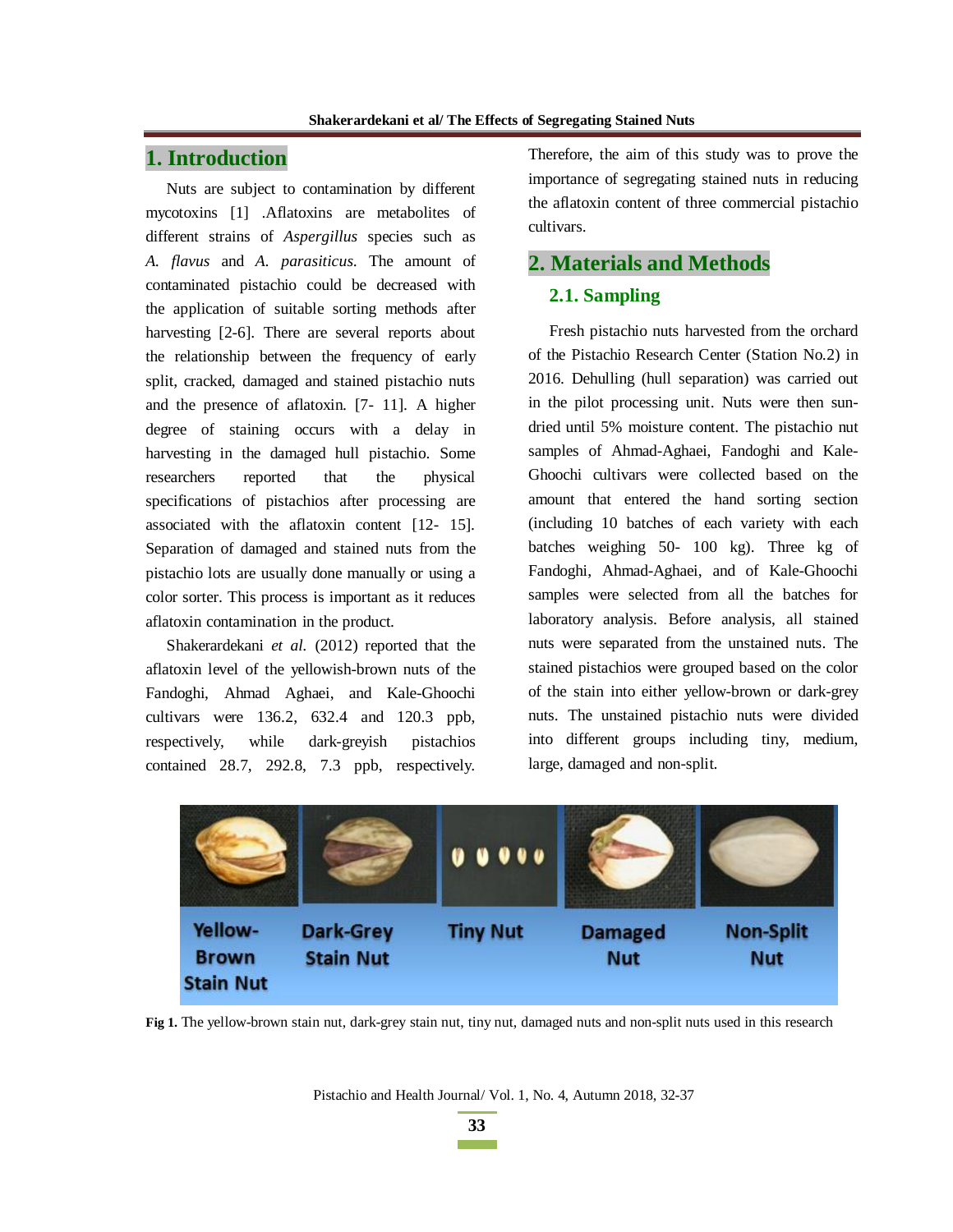# **2.2. The Average Weight of Each Pistachio Nut**

The weight of pistachio nuts of each group was divided to their number and the average weight of each pistachio nut in every group was computed.

#### **2.3. Aflatoxin Measurement**

The Association of Analytical Communities (AOAC) method of aflatoxin analysis was used for pistachio aflatoxin extraction and the clean-up procedures [16]. The thin layer chromatography (TLC Scanner 3; Camag Scientific Inc., Wilmington, NC) was applied for the measurement of the aflatoxins from all the three cultivars at the wavelength of 366 nm. The detection limit (LOD) was 0.4 ng/g. For aflatoxin extraction, 125 ml methanol, water  $(55:45, v/v)$ and 3 g Nacl were poured into each flask, incubated on a shaker (30 min) and filtered through Whatman No. 4 filter paper. Fifty ml filtrates were poured in a funnel, an equal amount of chloroform was poured and the mixture was rotated for 1 min. The extraction was repeated with 50 ml portions of chloroform. Chloroform extracts were mixed and evaporated in a rotary evaporator to a final volume of 2 ml. The extracts were transferred to a borosilicate vial and dried under a gentle stream of nitrogen and dissolved in 200 µl benzene: acetonitrile  $(98:2, v/v)$ , spotted on TLC plate adjacent to known aflatoxin standards (Sigma-Aldrich, Italy). The plates were developed in chloroform: acetone  $(9:1, v/v)$ . Aflatoxins were measured directly on TLC plates with a scanning densitometer [17, 18]. The aflatoxin (B1 and total) amount of each cultivar was measured after the separation of either yellow-brown (first stage) or

dark-greyish nuts (second stage). The aflatoxin reduction was calculated in each case.

#### **2.4. Statistical Analysis**

All measurements were done in triplicate. The Tukey's multiple comparison test was used to compare the means in different groups of Ahmad-Aghaei, Fandoghi and Kale-Ghoochi cultivars. The Minitab software version 16.2.2.0 (Minitab Inc. USA) was used to analyze the data.

### **3. Results**

# **3.1. The Average Weight of Each Pistachio Nut**

Regarding weight, tiny pistachios are similar to damaged ones*.* Medium pistachios are similar to non-split pistachios, and large pistachios are very similar to stained pistachios (Table 1). In other words, they will be separated simultaneously by the segregation of physical approaches.

# **3.2. Comparison of the Total Aflatoxin (ppb) in Different Cultivars**

In all cultivars, the greatest amount of aflatoxin is associated with yellow-brown stain pistachios, and dark-grey stain pistachios have by far fewer aflatoxins (Table 2).

# **3.3. The Percentage of Aflatoxin Decrease after Sorting**

The amount of aflatoxin B2 in all samples was less than aflatoxin B1 and the importance and toxicity of the latter aflatoxin is higher. Therefore, only results related to aflatoxin B1are shown in Table 3. As can be seen, at least 89.5% of aflatoxin of each parcel after complete segregation of stain pistachio nuts is reducible (Table 3).

Pistachio and Health Journal/ Vol. 1, No. 4, Autumn 2018, 32-37

**34**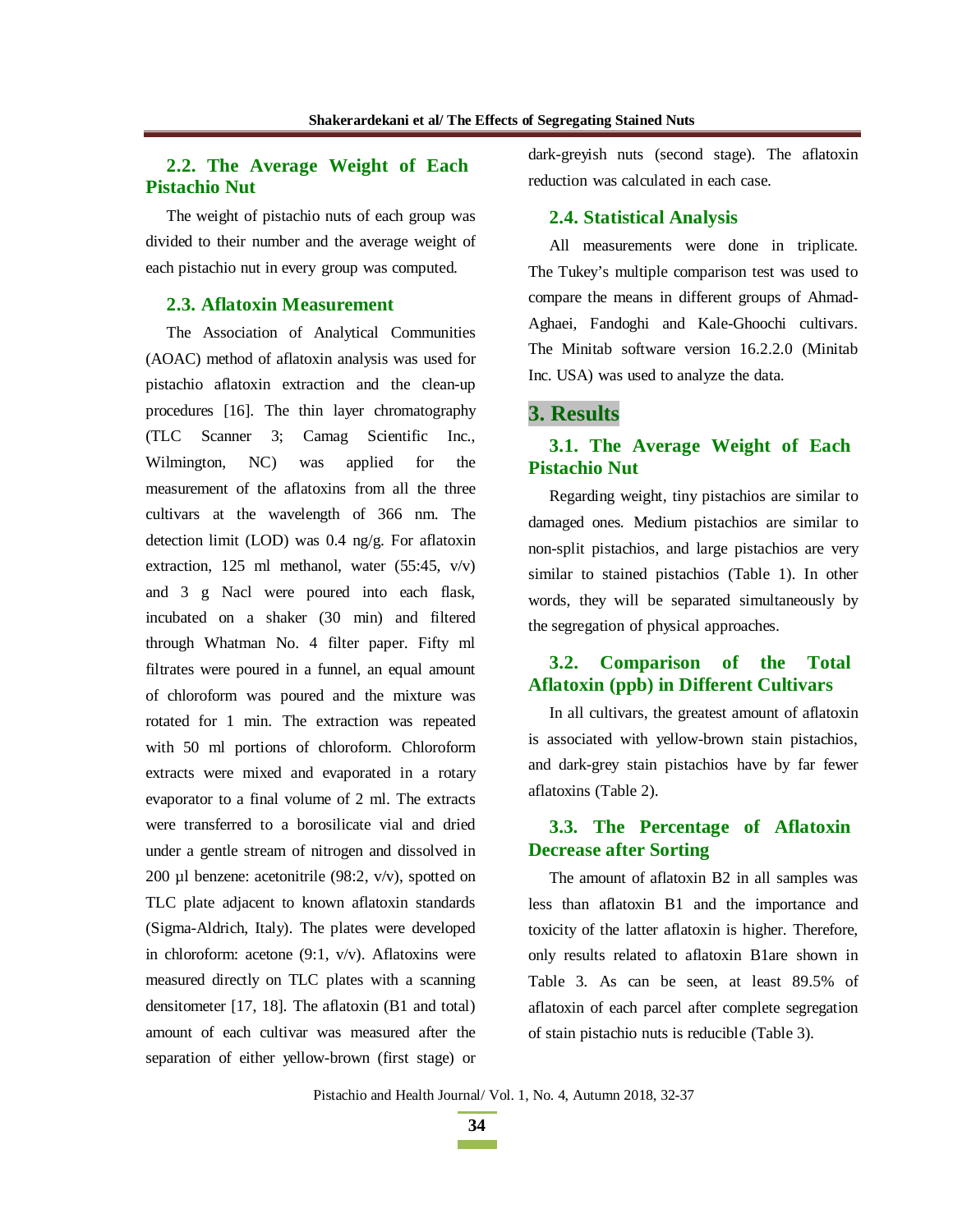| <b>Cultivar</b>     | <b>Yellow–brown</b> | Dark-grev     | Large         | <b>Medium</b> | <b>Tiny</b>   | damaged       | <b>Non-split</b> |
|---------------------|---------------------|---------------|---------------|---------------|---------------|---------------|------------------|
| Ahmad-Aghaei        | $1.1 \pm 0.0$       | $1.1 \pm 0.0$ | $1.1 \pm 0.1$ | $0.8 \pm 0.0$ | $0.6 \pm 0.0$ | $0.8 \pm 0.0$ | $1.0 + 0.0$      |
| Fandoghi            | $1.0 \pm 0.0$       | $0.9 \pm 0.0$ | $1.0 \pm 0.0$ | $0.9 \pm 0.0$ | $0.7 \pm 0.0$ | $0.7 \pm 0.1$ | $0.8 \pm 0.0$    |
| <b>Kale-Ghoochi</b> | $1.0 \pm 0.0$       | $1.0 \pm 0.0$ | $1.2 + 0.1$   | $1.1 \pm 0.0$ | $0.9 \pm 0.1$ | $0.9 \pm 0.0$ | $4.1 \pm 0.1$    |

**Table 1.** The average weight (g) of each pistachio nut of three different cultivars of Ahmad-Aghaei, Fandoghi and Kale-Ghoochi\*

\* Standard deviation values are given after±

**Table 2.** Comparison of the total aflatoxin (ng/g) in different groups of Ahmad-Aghaei, Fandoghi and Kale-Ghoochi cultivars<sup>\*</sup>

| <b>Cultivar</b>     | <b>Yellow-brown</b>          | Dark-grey               | Large                      | <b>Medium</b>              | <b>Tiny</b>                | <b>Damaged</b>             | Non-split                  |
|---------------------|------------------------------|-------------------------|----------------------------|----------------------------|----------------------------|----------------------------|----------------------------|
| Ahmad-Aghaei        | $666.6 \pm 4.5^{a**}$        | $297.7 \pm 1.1^{\rm b}$ | $1.3 \pm 0.3^d$            | $2.6 \pm 0.4$ <sup>d</sup> | $6.0 \pm 0.4$ <sup>d</sup> | $9.4 \pm 0.7$ <sup>d</sup> | $7.6 \pm 0.5^d$            |
| Fandoghi            | $141.4 \pm 3.1$ <sup>c</sup> | $8.8 \pm 1.0^d$         | $0.3 \pm 0.1$ <sup>d</sup> | $1.1 \pm 0.2^d$            | $1.2 \pm 0.3^d$            | $5.9 \pm 0.6^{\circ}$      | $0.3 \pm 0.1$ <sup>d</sup> |
| <b>Kale-Ghoochi</b> | $122.8 \pm 2.1$ <sup>c</sup> | 7. $3 \pm 0.7^d$        | $0.1 \pm 0.0^d$            | $0.1 \pm 0.0^d$            | $0.1 \pm 0.0^d$            | $0.8 \pm 0.1$ <sup>d</sup> | $0.1 \pm 0.1$ <sup>d</sup> |

\* Standard deviation values are given after±

\*\*Means with different letters in each column are significantly different ( $P \le 0.05$ )

Table 3. The effect of sorting on aflatoxin B<sub>1</sub> reduction of different pistachio cultivars of Ahmad-Aghaei, Fandoghi and Kale-Ghoochi cultivars\*

| <b>Cultivar</b> | <b>Initial</b><br>aflatoxin<br>(ppb) | after complete<br>segregation of yellow<br>stain (ppb) (first<br>stage) | after complete segregation<br>of grey-black stain (ppb)<br><b>Reduction</b> $(\%)$<br>(second stage) |               | <b>Reduction</b> $(\%)$ |
|-----------------|--------------------------------------|-------------------------------------------------------------------------|------------------------------------------------------------------------------------------------------|---------------|-------------------------|
| Ahmad-Aghaei    | $26.6 \pm 0.8$                       | $12.7 \pm 0.5$                                                          | $59.4 \pm 1.9$                                                                                       | $1.6 \pm 0.3$ | $96.4 + 3.4$            |
| Fandoghi        | $6.9 + 0.5$                          | $1.0+0.3$                                                               | $82.5 + 2.5$                                                                                         | $0.6 + 0.2$   | $89.5 \pm 3.1$          |
| Kale-Ghoochi    | $1.7 + 0.3$                          | $0.2 + 0.1$                                                             | $89.4 + 2.1$                                                                                         | $0.1 \pm 0.1$ | $95.1 + 2.9$            |

\* Standard deviation values are given after±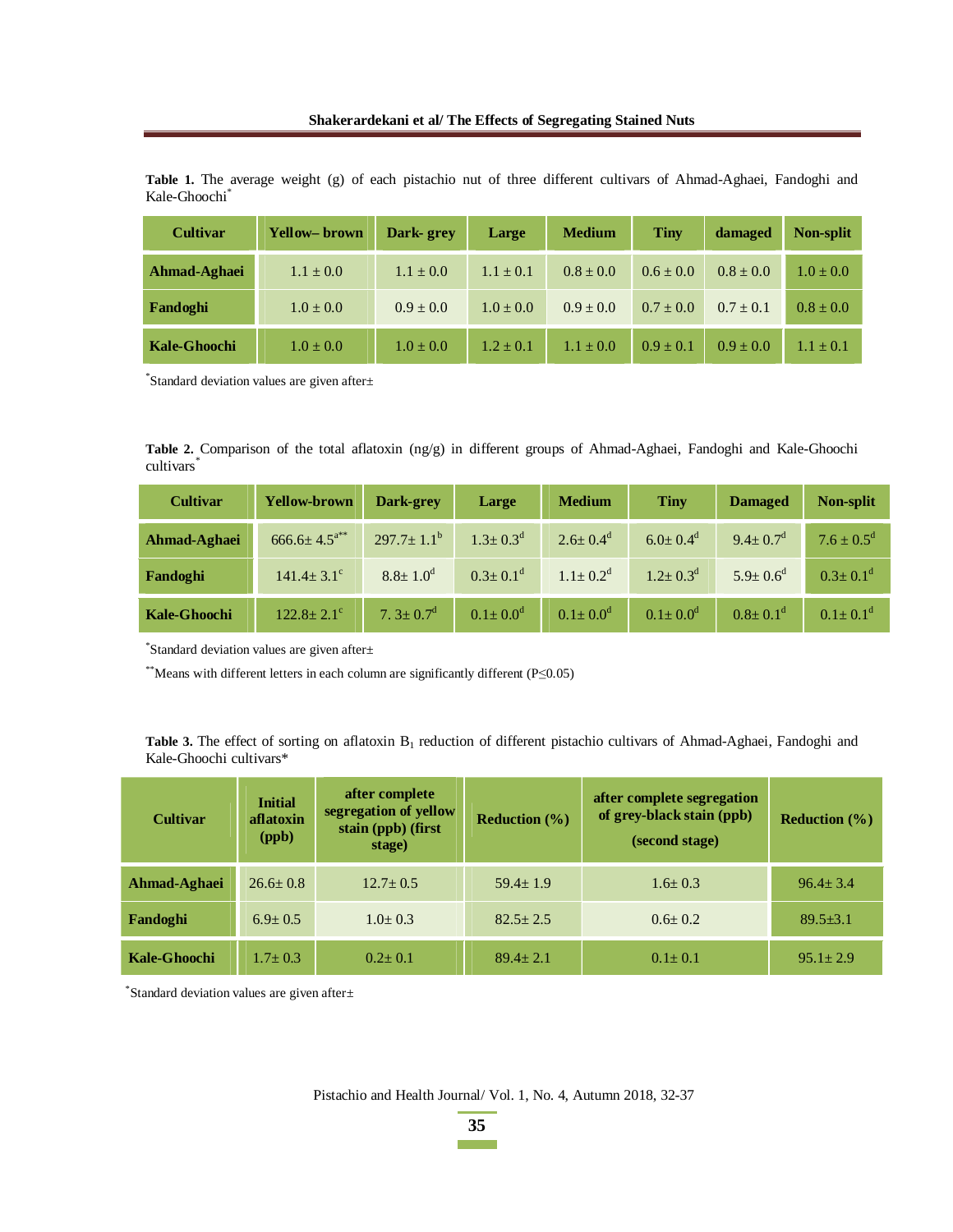# **4. Discussion**

Based on the average weight of each pistachio nut in the different categories, it is clear that the tiny pistachios and large pistachios are similar to damaged and stained pistachios, respectively. Therefore, they will be separated altogether by the physical method separation.

The comparison of the amount of measured aflatoxin in the samples taken from each lot indicates the non-homogenous distribution of aflatoxin in contaminated pistachio nuts [19, 20].In fact, the amount of aflatoxins will depend on the specific distribution and the numbers of contaminated nuts. The results show that the sensitivity of Ahmad-Aghaei cultivar to fungi growth is more than other cultivars. It is found that the segregation of stained nuts is very important for the final decrease.

According to the results, the amount of aflatoxin in stained pistachio nuts are significantly more than other groups, and the highest amount of aflatoxin was detected in the yellow-brown stained Ahmad-Aghaei cultivar. By completely separating stained nuts, the amount of aflatoxin in Ahmad-Aghaei, Fandoghi and Kale-Ghoochi lots were

decreased 96.4, 89.5and 95.1%, respectively. Therefore, physical sorting in pistachio lots for the separation of stained pistachio nuts can help us provide a better product for industries and consumers. These results were in agreement with those reported by Doster and Michailides (1995) and Bonjar (2004) [9, 21] .

## **5. Conclusion**

The result showed that the highest and lowest aflatoxin content was found in yellow-brown stained nuts of Ahmad-Aghaei and Kale-Ghoochi cultivar, respectively. The findings of this study pointed out that separation and removal of the yellow stained nuts (first stage) from the pistachio lots decreases more than 50% of the aflatoxin content, while after segregation of grey-black nuts (second stage) the aflatoxin reduction increased to more than 90%.

## **Conflict of interest**

The authors declare no conflict of interest.

# **Acknowledgements**

The authors would like to thank the Pistachio Research Center for its financial support.

## **References**

- *1.* Bayman P, Baker JL, Mahoney NE. Aspergillus on tree nuts: incidence and associations. MYCPAH. **2002**;155(3):*161-9*.
- 2. Cheraghali AM, Yazdanpanah H, Doraki N, Abouhossain G, Hassibi M, Ali-abadi S, Aliakbarpoor M, Amirahmadi M, Askarian A, Fallah N, Hashemi T, Jalali M, Kalantari N, Khodadadi E, Maddah B, Mohit R, Mohseny M, Phaghihy Z, Rahmani A, Setoodeh L, Soleimany E, Zamanian F. Incidence of aflatoxins in Iran pistachio nuts. Food Chem Toxicol. **2007**;45(5): *812-6*.
- 3. Set E, Erkmen O. The aflatoxin contamination of ground red pepper and pistachio nuts sold in Turkey. Food Chem Toxicol. **2010**;48(8-9):*2532-7*.
- 4. Pour RS, Rasti M, Zighamian H, Garmakhani AD. Occurrence of aflatoxins in pistachio nuts in Esfahan province of Iran. J Food Saf. **2010**;30(2):*330*-*40*.
- 5. Arino A, Herrera M, Estopanan G, Rota MC, Carraminana JJ, Juan T, Herrera A. Aflatoxins in bulk and pre-packed pistachios sold in Spain and effect of roasting. Food Control. **2009**;20(9):*811-4*.